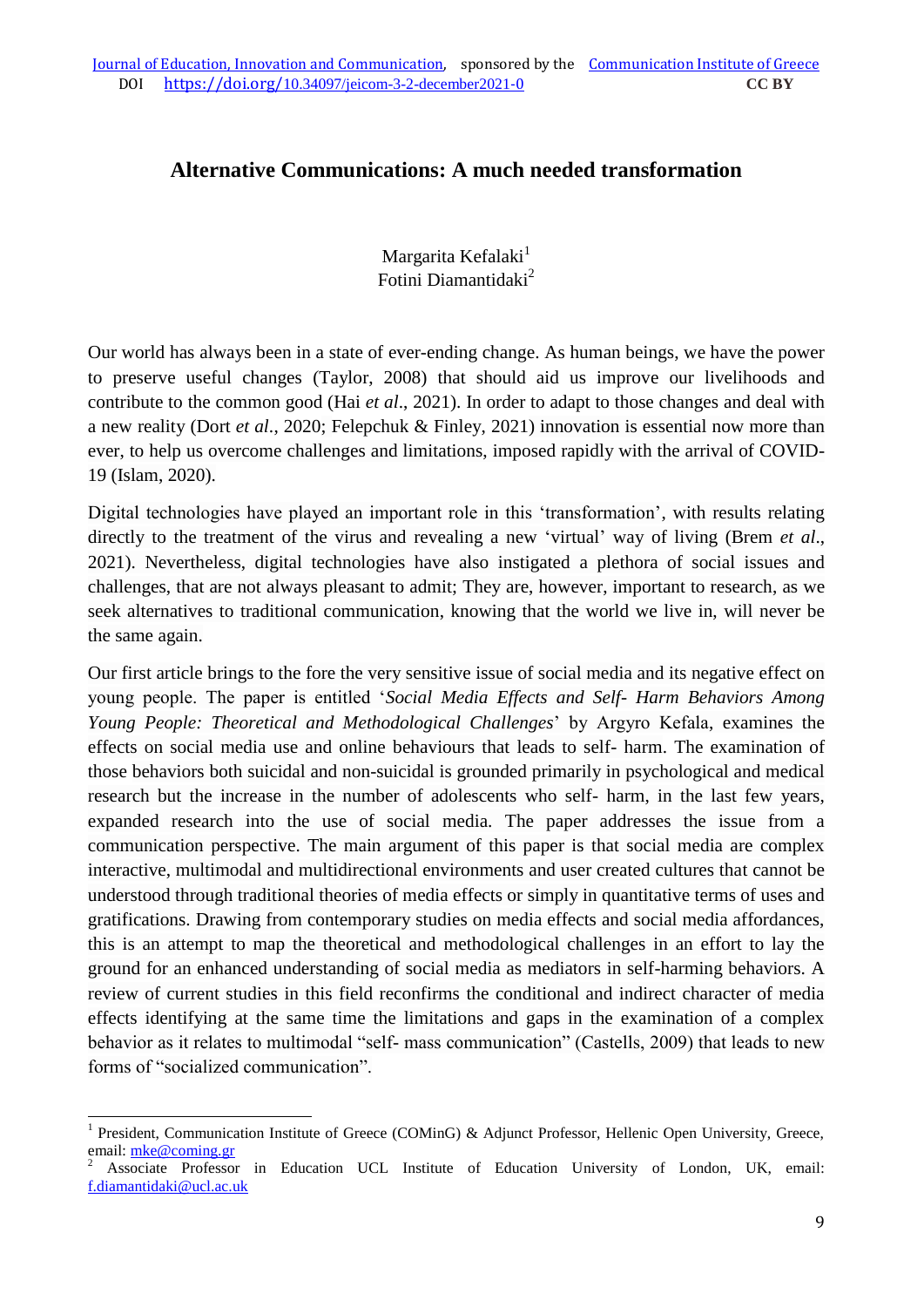Our second article follows on with our alternative communication perspective and brings forward an emerging discipline within the field of Artificial Intelligence (AI) and Research concerning sex (ro)bots which is very new and has been recently undertaken from various scholarships such as gender studies, post-humanist studies as well as social robotics. *'Sex (Ro)bots: Theoretical Challenges in the study of Human-Machine Communication*', by Iliana Depounti. The article is a review and examines the research focus of studying sex (ro)bots from a Human-Machine Communication (HMC) perspective. It explores two possible theoretical directions and argues in support of and proposes the most appropriate for qualitative HMC researchers. The relational and post-humanist agential philosophy of Bruno Latour is compared and contrasted with the poststructuralist, hermeneutical philosophy of imagination of Cornelius Castoriadis. This article underlines how each of these theories may impact a study within the discipline of HMC, which focuses on the meaning-making processes between humans and machines (Guzman, 2018). By focusing on the epistemological and ontological underpinnings of the two thinkers and providing distinct possible research directions for each theory, the article agrees with the renewed call for qualitative researchers to ground their research to robust theoretical frameworks (Collins & Stockton, 2018). It is argued that Castoriadis's social imaginary is an appropriate theoretical tool to critically investigate sex (ro)bots as it is compatible with HMC's research interests and key concepts in critical AI studies. The purpose of this review article is to encourage the identification of appropriate methodological tools to address sex (ro)bot qualitative research within HMC and the exploration of unanticipated old and new theoretical frameworks.

Priscila Minussi signs the third paper of this issue, entitled '*Political Communication on Facebook: Comparing the República Portuguesa and La Moncloa pages'*. As social media platforms grow in popularity, political institutions have been using them for more autonomy in public communication. The article analyses the use of Facebook, the most popular social media worldwide, by República Portuguesa, the government of Portugal, and La Moncloa, the government of Spain. First, a literature review on social media use by governments is presented. Then, the results of a manual categorization of a sample of posts published throughout January 2021 are presented. The posts were categorized according to DePaula, Dincelli and Harrison's (2018) typology of government social media communication, which consists of information provision, input seeking, online dialogue/offline interaction, and symbolic presentation. The article provides an understanding of the use of each governmental party's Facebook posts as a communication tool.

'*Applied learning and teaching transformations through project-based action learning in an International Business Management programme*', by KC Chan, Jürgen Rudolph, and Shannon Tan, is the third paper for this issue. This paper expounds on applied learning and teaching transformations through project-based action learning for students' self-awareness and effective competence development. The purpose of this paper is to track the lead author's two-decade experience in teaching a series of International Business Management (IBM) modules at an Indonesian university, and its effects on students' professional life trajectories after having completed their Bachelor's studies, especially in terms of their career. The overarching research question is: *Has the students' learning during the series of IBM modules benefited them in terms*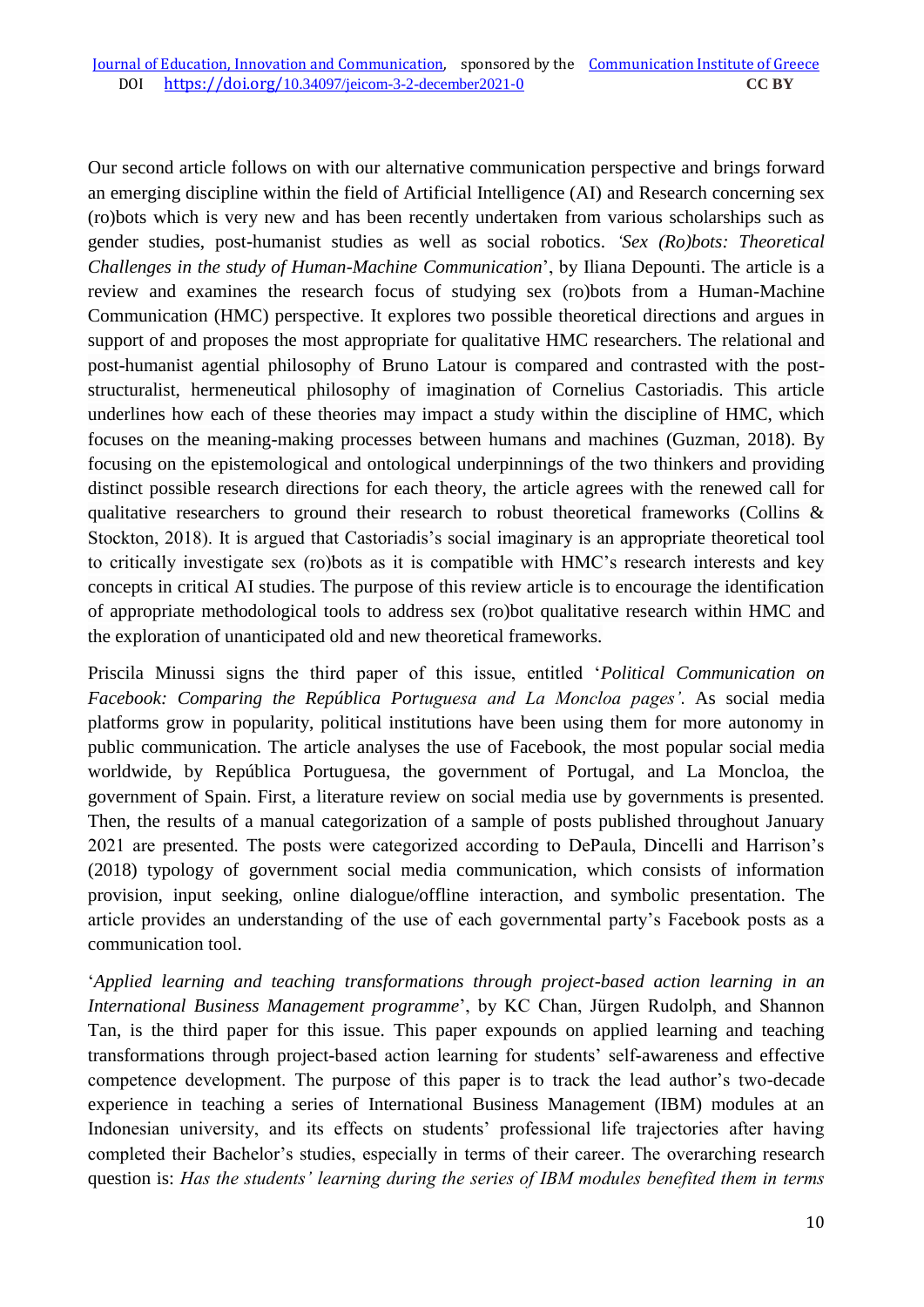*of employability and becoming critical, holistic thinkers?* The paper is based on an over 13 years longitudinal action research that used a mixed-methods survey with multiple testimonials accessed via thematic content analysis. To succeed, international business management graduates have to continuously strategise, implement, and incorporate a closed-loop feedback system to track and manage individual progress with an action learning balanced scorecard. As whole-brain learners, the pursuit of knowledge must be transformed into a value-added advantage in four types of interconnected and interdependent power: a) holistic thinking, b) systems thinking, c) critical thinking and d) lateral thinking.

Evangelia Avraam, Andreas Veglis and Charalampos Dimoulas present the last paper of this issue entitled '*News article consumption habits of Greek internet users'*. The concept of different news consumption habits during a day has been well known for many decades in the broadcasting industry. News websites are also experiencing a drop in late afternoon traffic and a sharp drop in the evening hours. Furthermore, during the weekend, website traffic numbers appeared to be significantly different than the numbers during the weekdays. That resulted in the adoption of the concept of dayparting in the case of the internet. The existence of internet dayparts can have a significant impact on news websites since they can significantly determine their success. It is quite natural to assume that media organizations have adopted their publishing patterns to best satisfy the audience's consumption patterns. This paper investigates those consumption patterns by conducting an extensive web survey among university students and particularly journalism and communication students that are expected to exhibit high consumption rates. The parameters being investigated include time, weekdays and weekends, and content categories. The study identified distinct periods that exhibit specific consumption patterns. The results appear to be to some degree in agreement with findings of previous studies that reported on publishing patterns, but significant differences have also been identified. Those results can provide valuable information for the implementation of successful content publishing strategies from the media organizations.

The above research papers, coming from academics and researchers in different parts of the world (USA, Singapore, England, Spain, Greece), reveal how traditional modes of communication are changing as we transform and strive to adapt to a world in constant evolvement.